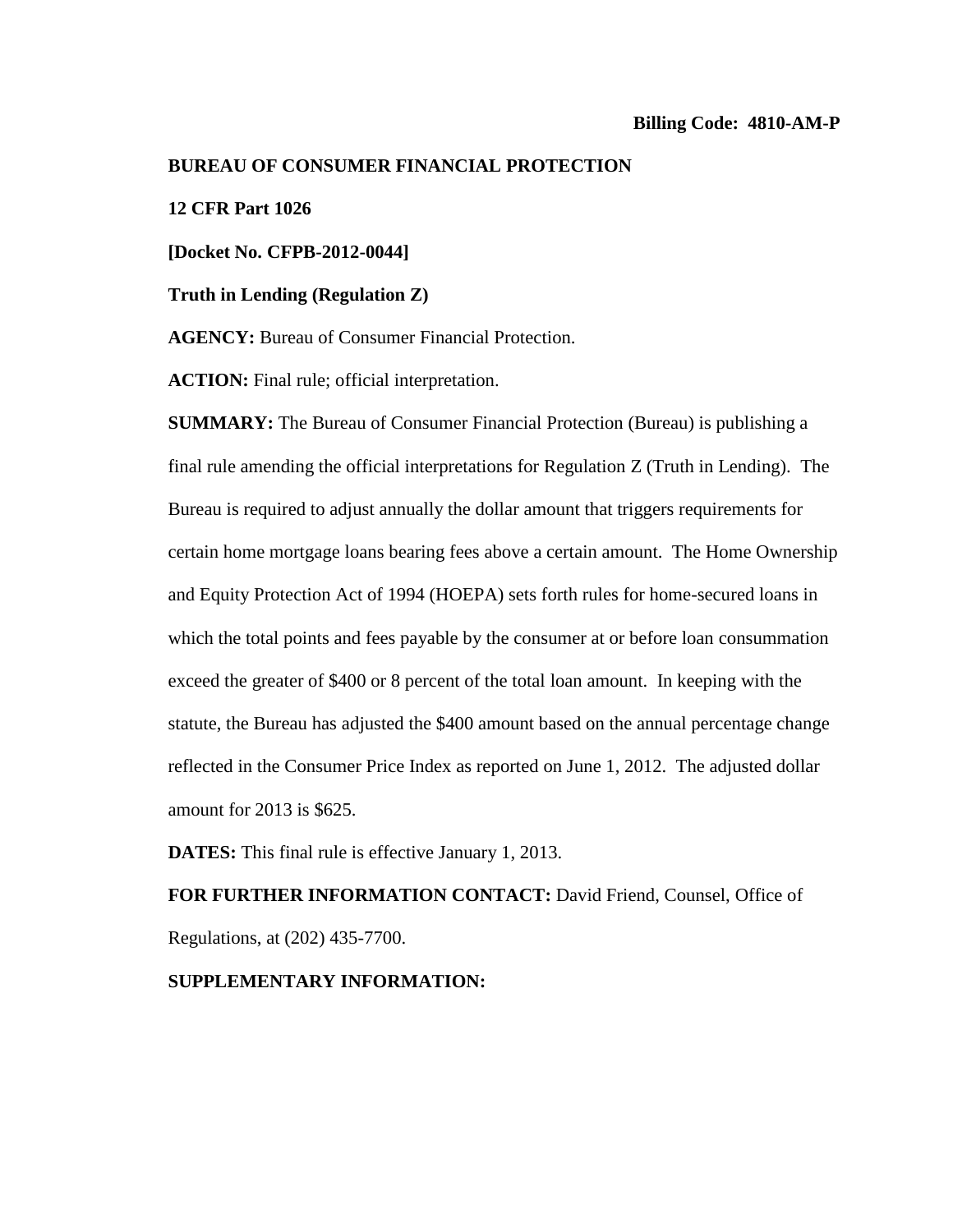#### **I. Background**

The Truth in Lending Act (TILA; 15 U.S.C. 1601 - 1666j) requires creditors to disclose credit terms and the cost of consumer credit as an annual percentage rate. 15 U.S.C. 1638(a)(4). TILA requires additional disclosures for loans secured by a consumer's home, and permits consumers to cancel certain transactions that involve their principal dwelling. TILA is implemented by the Bureau's Regulation Z (12 CFR part 1026). Supplement I to Regulation Z contains the Bureau's official interpretations of the regulation, and provides guidance to creditors in applying the regulation to specific transactions.

In 1995, the Board of Governors of the Federal Reserve System (Board) published amendments to Regulation Z implementing HOEPA, which amended TILA and was contained in the Riegle Community Development and Regulatory Improvement Act of 1994, Pub. L. 103-325, 108 Stat. 2160. These amendments, reflected in §§ 1026.32 and 1026.34 of the regulation, impose substantive limitations and additional disclosure requirements on certain closed-end home mortgage loans bearing rates or fees above a certain percentage or amount. As enacted, the statute requires creditors to comply with the HOEPA requirements if the total points and fees payable by the consumer at or before loan closing exceed the greater of \$400 or 8 percent of the total loan amount. TILA and Regulation Z provide that the \$400 figure shall be adjusted annually on January 1 by the annual percentage change in the Consumer Price Index (CPI) that was reported on the preceding June 1. 15 U.S.C.  $1602(bb)(3)$ ; 12 CFR 1026.32(a)(1)(ii). The Board adjusted the \$400 amount to \$611 for the year 2012 on June 13, 2011. The responsibility for promulgating rules under TILA was transferred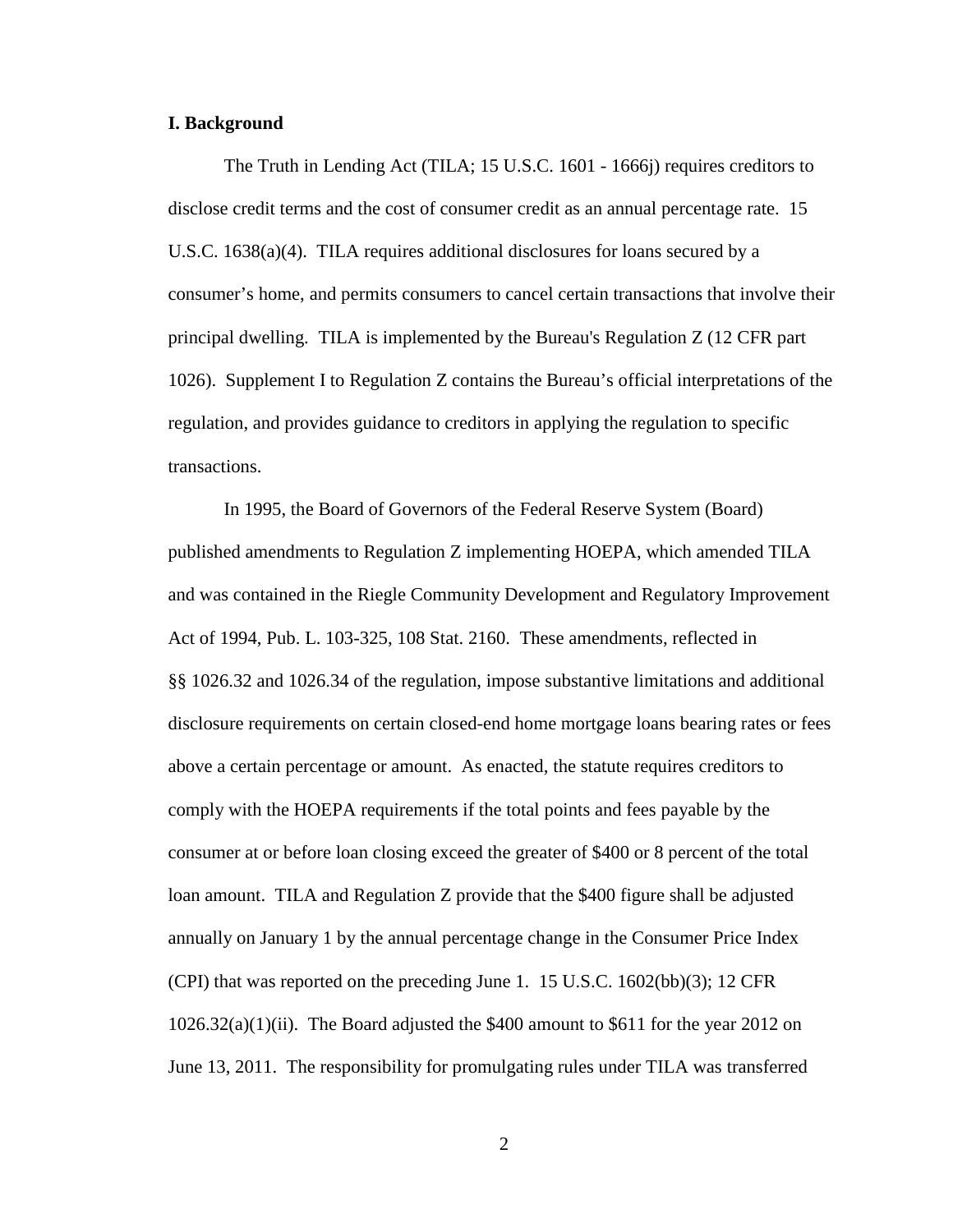from the Board to the Bureau effective July 2[1](#page-0-0), 2011.<sup>1</sup> The Bureau restated Regulation Z on December 22, 2011, and the Bureau's Regulation Z is located at 12 CFR part 1026. 76 FR 79768 (Dec. 22, 2011).

The Bureau of Labor Statistics (BLS) publishes consumer-based indices monthly, but does not report a CPI change on June 1; adjustments are reported in the middle of each month. The Bureau uses the Consumer Price Index for All Urban Consumers (CPI-U) index, which is based on all urban consumers and represents approximately 88 percent of the U.S. population, as the index for adjusting the \$400 figure. The adjustment to the CPI-U index reported by BLS on May 15, 2012, was the CPI-U index in effect on June 1, and reflects the percentage change from April 2011 to April 2012. The adjustment to the \$400 figure below reflects a 2.3 percent increase in the CPI-U index for this period and is rounded to whole dollars for ease of compliance.

The fee trigger being adjusted in this **Federal Register** notice pursuant to TILA section 103(bb) is used in determining whether a loan is covered by § 1026.32. Such loans have generally been known as "HOEPA loans." In July 2008, the Board revised Regulation Z to adopt additional protections for "higher-priced mortgage loans," using its authority under TILA section 129(1)(2), since redesignated as section 129(p)(2). Those revisions define a class of dwelling-secured transactions, described in § 1026.35, using a threshold based on average market rates. The adjustment published today does not affect the triggers adopted in July 2008 by the Board for higher-priced mortgage loans.

<sup>1</sup> *See* sections 1061 and 1100A of the Dodd-Frank Wall Street Reform and Consumer Protection Act (Dodd-Frank Act), Pub. L. 11-203, 124 Stat. 1376 (2010). Section 1029 of the Dodd-Frank Act excludes from this transfer of authority, subject to certain exceptions, any rulemaking authority over a motor vehicle dealer that is predominantly engaged in the sale and servicing of motor vehicles, the leasing and servicing of motor vehicles, or both.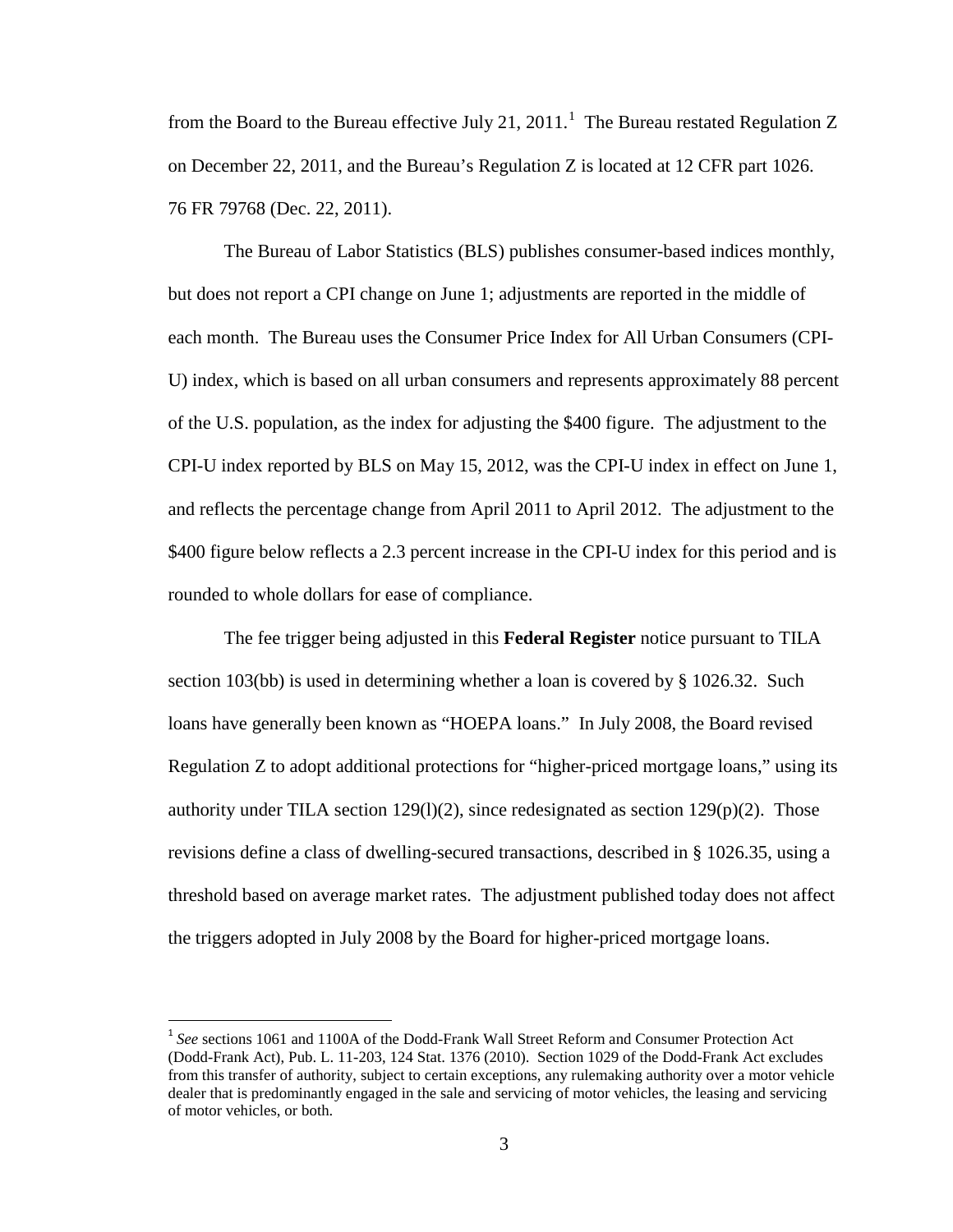On July 9, 2012, the Bureau issued a proposed rule pursuant to, *inter alia,* section 1431 of the Dodd-Frank Act, which revises the statutory fee trigger for HOEPA loans. The Bureau is mindful of the need to coordinate implementation of this final rule with the effective date of the final rule adopting revisions to the HOEPA fee trigger pursuant to the July 9, 2012 proposal. Accordingly, the adjustment to the fee trigger that is being published today will become effective on January 1, 2013 and will apply for one year, or until final rules the Bureau proposed on July 9, 2012 to implement section 1431 of the Dodd-Frank Act become effective, whichever is earlier.

### **II. Adjustment and Commentary Revision**

Effective January 1, 2013, for purposes of determining whether a home mortgage transaction is covered by § 1026.32 (based on the total points and fees payable by the consumer at or before loan closing), a loan is covered if the points and fees exceed the greater of \$625 or 8 percent of the total loan amount. Comment  $32(a)(1)(ii)-2$ , which lists the adjustments for each year, is amended to reflect the new dollar threshold amount for 2013.

Under the Administrative Procedure Act, notice and opportunity for public comment are not required if the Bureau finds that notice and public comment are impracticable, unnecessary, or contrary to the public interest.  $5 \text{ U.S.C. } 533(b)(B)$ . Because the timing and method of the adjustment are set by statute and are technical and non-discretionary, the Bureau finds that notice and public comment on the change are unnecessary.  $5$  U.S.C.  $553(b)(B)$ .

Because no notice of proposed rulemaking is required, the Regulatory Flexibility Act does not apply. 5 U.S.C. 601(2). In any event, the Bureau certifies that this

4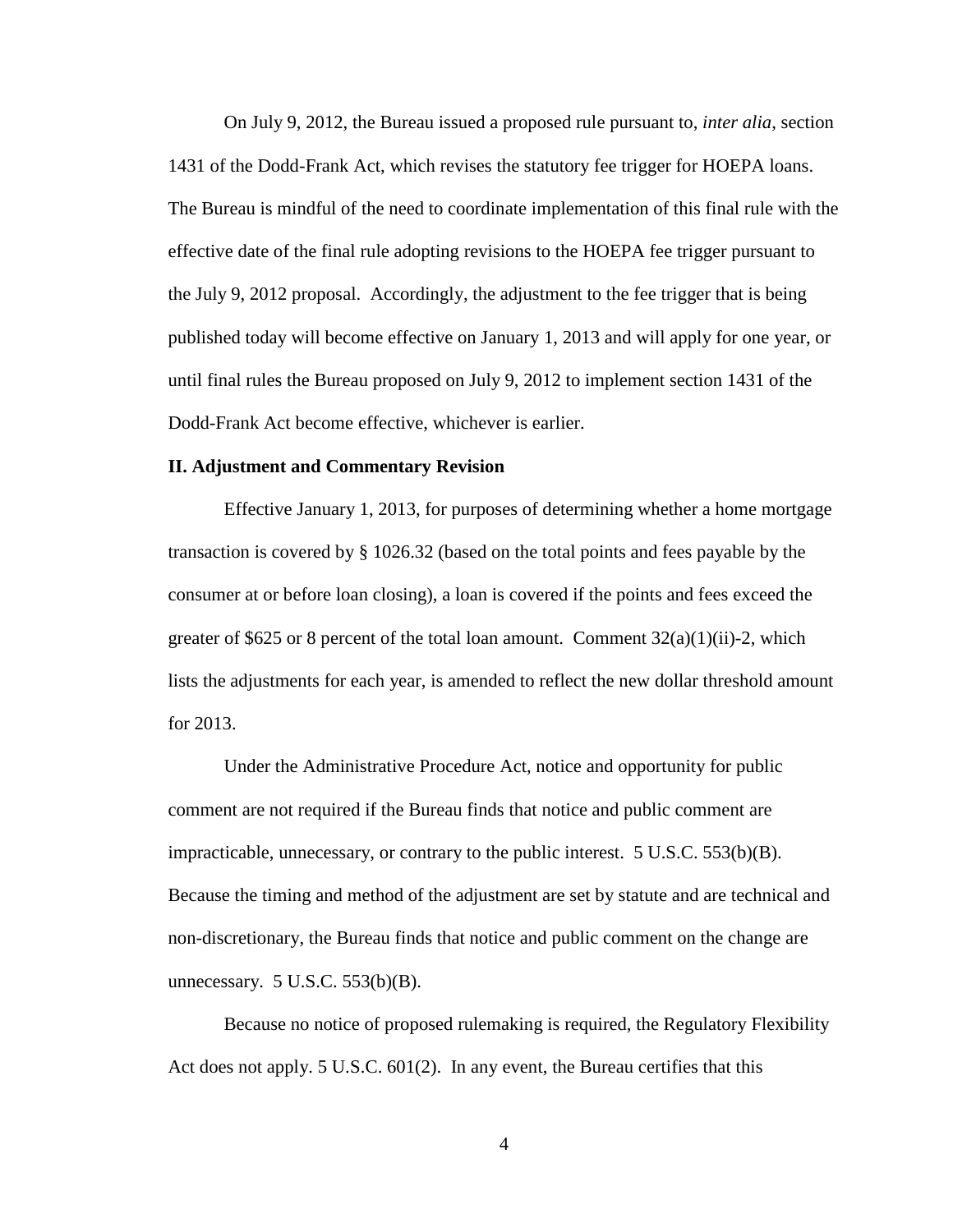amendment to Regulation Z will not have a significant economic impact on a substantial number of small entities. The only change is to increase the threshold for transactions requiring HOEPA disclosures and protections to reflect the annual percentage increase in the CPI-U. This change is required by statute. Furthermore, the Bureau believes that the number of small entities that will be required to comply with Regulation Z's HOEPA protections solely due to this adjustment because they offer "HOEPA" loans is not substantial. In addition, for entities that already offer "HOEPA" loans in which the total points and fees payable by the consumer at or before loan consummation exceed the greater of \$400 or 8 percent of the loan amount, whichever is less, the Bureau believes the economic impact to comply with Regulation Z for additional "HOEPA" loans in which the total points and fees payable by the consumer at or before loan consummation exceed the greater of \$625 or 8 percent of the loan amount, whichever is less, will not be significant.

#### **List of Subjects in 12 CFR Part 1026**

Advertising, Consumer protection, Credit, Credit unions, Mortgages, National banks, Reporting and recordkeeping requirements, Savings association, Truth in lending.

#### **Authority and Issuance**

For the reasons set forth in the preamble, the Bureau amends Regulation Z, 12 CFR part 1026, as set forth below:

#### **Part 1026 ― TRUTH IN LENDING (REGULATION Z)**

1. The authority citation for part 1026 is revised to read as follows:

**Authority:** 12 U.S.C. 2601; 2603-2605, 2607, 2609, 2617, 5511, 5512, 5532, 5581; 15 U.S.C. 1601 et seq.